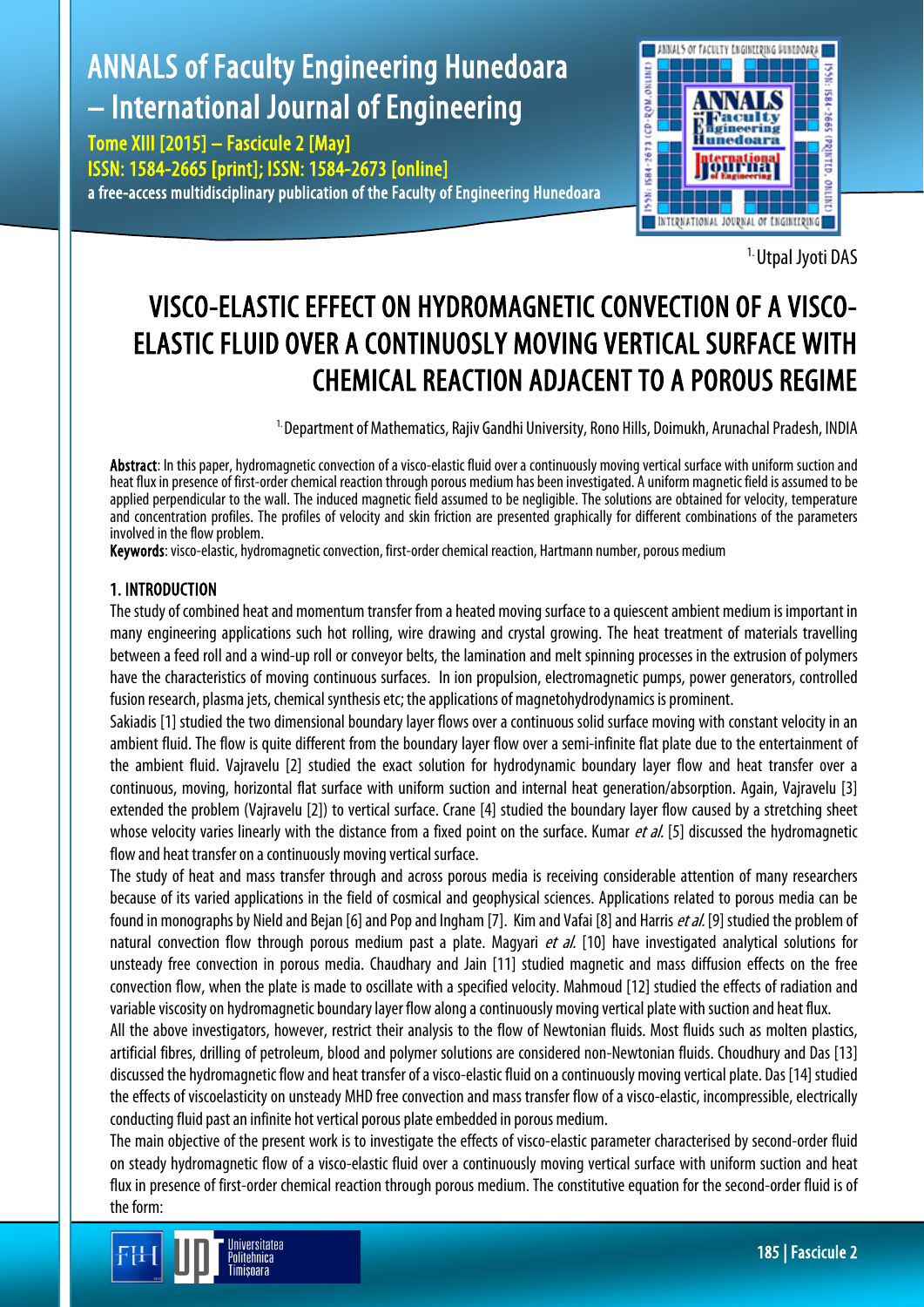### $S = -pl + \mu_1 A_1 + \mu_2 A_2 + \mu_3 (A_1)^2$  (1)

where S is the stress tensor,  $p$  is hydrostatic pressure, I is unit tensor,  $A_n(n=1,2)$  are the kinematics Rivlin-Ericksen tensors,  $\mu_1, \mu_2, \mu_3$  are the material co-efficients describing the viscosity, elasticity and cross- viscosity respectively. The material coefficients  $\mu_1, \mu_2, \mu_3$  are taken constants with  $\mu_1$  and $\mu_3$  as positive and  $\mu_2$  as negative (Coleman and Markovitz [15]). The equation (1) was derived by (Coleman and Noll [16]) from that of simple fluids by assuming that stress is more sensitive to the recent deformation than to the deformation that occurred in the distant past.

#### 2. MATHEMATICAL FORMULATION

Consider a steady boundary layer convective flow through porous medium of an electrically conducting visco-elastic fluid on a continuous surface, issuing from a slot and moving vertically with a uniform velocity  $u_w$  in a fluid and heat is supplied from the plate to the fluid at a uniform rate, in the presence of a uniform magnetic field of strength  $B_0$ . Let the x-axis be taken along the direction of motion of the sheet and the y-axis be normal to the surface. The induced magnetic field is assumed to be negligible. It is assumed that there exists a first order chemical reaction between the fluid and the fluid species concentration. The physical model of the problem is shown in Figure 1.

Under the above assumptions, the flow is governed by the following equations: Continuity equation:

Equation of motion:

$$
\rho \left( u \frac{\partial u}{\partial x} + v \frac{\partial u}{\partial y} \right) = \mu_1 \frac{\partial^2 u}{\partial y^2} + \mu_2 \left( u \frac{\partial^3 u}{\partial x \partial y^2} + v \frac{\partial^3 u}{\partial y^3} + \frac{\partial u}{\partial x} \frac{\partial^2 u}{\partial y^2} + \frac{\partial u}{\partial y} \frac{\partial^2 v}{\partial y^2} \right) - \sigma_1 \beta_0^2 u + \rho g \beta_1 (T' - T'_{\infty}) + \rho g \beta_1 (C' - C'_{\infty}) - \frac{\mu_1 u}{k_1}
$$
 (3)

0 y v  $\frac{\partial v}{\partial x} + \frac{\partial v}{\partial y} =$ 

∂

Equation of energy:

$$
\rho C_p \left( u \frac{\partial T'}{\partial x} + v \frac{\partial T'}{\partial y} \right) = \kappa \frac{\partial^2 T'}{\partial y^2} + \mu_2 u \frac{\partial^2 u}{\partial x \partial y} \frac{\partial u}{\partial y}
$$
(4)

Equation of mass diffusion:

$$
u\frac{\partial C'}{\partial x} + v\frac{\partial C'}{\partial y} = D\left(\frac{\partial^2 C'}{\partial x^2} + \frac{\partial^2 C'}{\partial y^2}\right)
$$
(5)

 $\frac{\partial u}{\partial t} + \frac{\partial v}{\partial t} = 0$  (2)

where  $\sigma_1$  is the electrical conductivity,  $\beta_1$  is the thermal expansion coefficient, T' is the temperature,  $T'_\infty$  is the temperature of the fluid far away from the plate,  $β_0$  is the concentration coefficient, C' is the concentration,  $C_0$  is the concentration in the fluid far away from the plate,  $k_1$  is the permeability of the porous medium,  $\kappa$  is the thermal conductivity. The corresponding boundary conditions are:

$$
u = u_w, v = v_0 = \text{constant} < 0, \quad \frac{\partial T'}{\partial y} = -\frac{q}{\kappa}, \quad C' = C_\infty + \frac{qv_1}{\kappa v_0} \quad \text{at } y = 0
$$
\n
$$
u \to 0, \quad T' \to T'_\infty, \quad C' = C'_\infty \text{ as } y \to \infty \tag{6}
$$

The following non-dimensional quantities are introduced:

$$
Y = \frac{yv_0}{v_1}, \quad U = \frac{u}{u_w}, \quad T = \frac{T' - T'_\infty}{\left(\frac{qv_1}{\kappa v_0}\right)}, \quad G_r = \frac{v_1 g \beta_r \left(\frac{qv_1}{\kappa v_0}\right)}{u_w v_0^2}, \quad Pr = \frac{\mu_r C_p}{\kappa}, \quad M = \frac{\sigma_r B_0^2 v_1}{\rho v_0^2},
$$
\n
$$
K = \frac{k_1 v_0^2}{v_1^2}, \quad G_m = \frac{vg \beta_c \left(\frac{qv_1}{\kappa v_0}\right)}{u_w v_0^2}, \quad Sc = \frac{v_1}{D}, \quad \phi = \frac{C' - C'_\infty}{\left(\frac{qv_1}{\kappa v_0}\right)}\tag{7}
$$

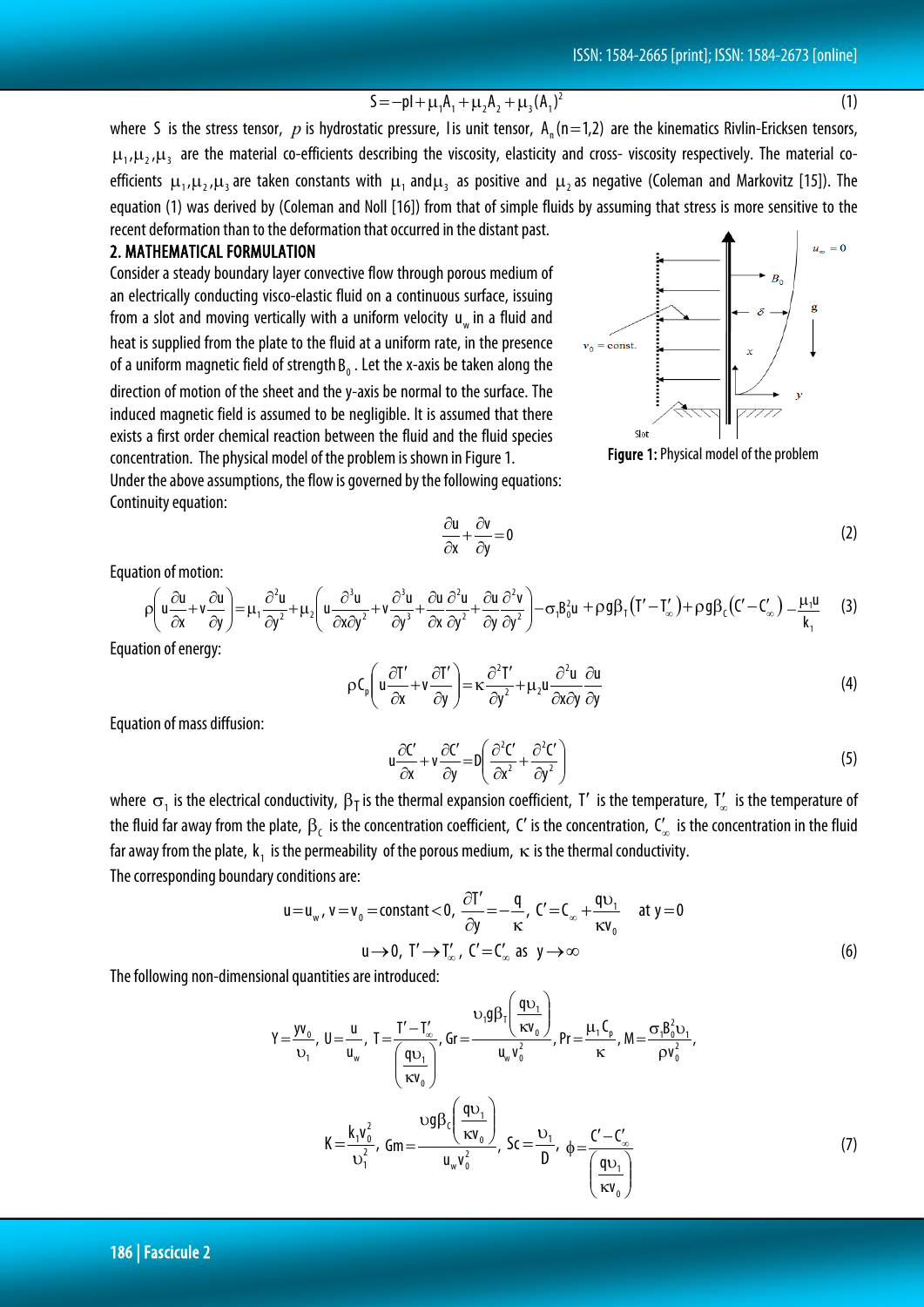where Gr is the thermal Grashof number, Gm is the solutal Grashof number, Pr is the Prandtl number and M is the Hartmann number, Sc is the Schmidt number, Re is the Reynolds number, K is the parameter of the porous medium, q is the heat flux, D is

the mass diffusivity,  $v_0$  is the suction velocity at the plate, and  $v_1 = \frac{\mu}{\rho}$  $v_1 = \frac{\mu_1}{2}$ . Other physical variables have their usual meanings.

We make use of the assumptions that the velocity and temperature fields are independent of the distance parallel to the surface (as given in [17]) and the Boussinesq's approximation. Equations (3), (4) and (5) are reduced to the following non-dimensional form:

$$
\alpha \frac{d^3U}{dY^3} - \frac{d^2U}{dY^2} - \frac{dU}{dY} - GT - Gm\phi + \left(M + \frac{1}{K}\right)U = 0
$$
\n(8)

$$
\frac{d^2T}{dY^2} + Pr \frac{dT}{dY} = 0
$$
 (9)

$$
\frac{d^2\phi}{dY^2} + Sc\frac{d\phi}{dY} = 0\tag{10}
$$

where  $\alpha = \frac{\mu_2 \mu_3}{\mu_1^2}$  $2\rho v_0^2$  $\mu$  $\alpha = \frac{\mu_2 \rho v_0^2}{r^2}$  is the visco-elastic parameter.

The corresponding boundary conditions are

$$
U=1, \frac{\partial T}{\partial Y}=-1, \phi=1 \text{ at } Y=0,
$$
  
 
$$
U \rightarrow 0, T \rightarrow 0, \phi=0 \text{ as } Y \rightarrow \infty
$$
 (11)

Equations (9) and (10) are solved by using the boundary conditions (11) and their solutions are given by,

$$
T(Y) = \frac{e^{-P_r Y}}{P_r}
$$
 (12)

$$
\phi(Y) = e^{-ScY} \tag{13}
$$

The presence of elasticity in the governing fluid flow constitutes a third-order differential equation (8), but for Newtonian fluid  $\alpha$  =0, then the differential equation reduces to of order two. Also, it is seen that there are insufficient number of boundary conditions for the unique solution of (8). Since  $\alpha$  is a measure of elasticity and for small shear rate  $|\alpha| < 1$ , and hence we can assume that

$$
U(Y) = U_0(Y) + \alpha U_1(Y) + \alpha^2 U_2(Y) + \dots
$$
\n(14)

Substituting (14) in (8) and equating the coefficients of  $\,\alpha^{\frak o}$  , $\alpha^{\frak 1}$  and neglecting those of  $\,\alpha^{\frak 2}$  , the following equations are obtained

$$
U''_0 + U'_0 + GrT + Gm\phi - \left(M + \frac{1}{K}\right)U_0 = 0
$$
\n(15)

$$
U_0''' - U_1'' - U_1' + \left(M + \frac{1}{K}\right)U_1 = 0\tag{16}
$$

The corresponding boundary conditions are

$$
U_0 = 1, U_1 = 0, \frac{\partial T}{\partial Y} = -1 \quad \text{at } Y = 0,
$$
  

$$
U_0 \rightarrow 0, U_1 \rightarrow 0, T \rightarrow 0 \quad \text{as } Y \rightarrow \infty
$$
 (17)

Solving the equations (15) and (16) under conditions (17), and then substituting in (14), we get

$$
U = A_2 e^{-P_1 Y} + A_3 e^{-S_2 Y} + A_4 e^{-A_1 Y} + \alpha \left( A_9 e^{-A_1 Y} + A_6 e^{-P_1 Y} + A_7 e^{-S_2 Y} \right)
$$
(18)

where: 
$$
A_1 = \frac{1}{2} \{1 + \sqrt{1 + 4(M + 1/K)}\}
$$
,  $A_2 = -\frac{Gr}{Pr\{Pr^2 - Pr - (M + 1/K)\}}$ ,  $A_3 = -\frac{Gm}{Sc^2 - Sc - (M + 1/K)}}$ ,  $A_4 = 1 - A_2 - A$ ,  
\n $A_5 = -\frac{A_1^3 A_4}{A_1^2 - A_1 - (M + 1/K)}$ ,  $A_6 = -\frac{A_2 Pr^3}{Pr^2 - Pr - (M + 1/K)}$ ,  $A_7 = -\frac{A_3 Sc^3}{Sc^2 - Sc - (M + 1/K)}$ ,  $A_8 = -(A_5 + A_6 + A_7)$ ,  $A_9 = A_5 + A_8$ .

The local skin friction (wall shear stress) at the surface is given by

$$
\tau = \frac{\tau'}{\rho u_w v_0} = -\left(\frac{dU}{dY}\right)_{Y=0} + \alpha \left(\frac{d^2U}{dY^2}\right)_{Y=0}
$$
  
= A<sub>4</sub>A<sub>1</sub> + A<sub>2</sub> Pr + A<sub>3</sub>Sc +  $\alpha \left(A_1^2 A_4 + A_2 P r^2 + A_3 S c^2 + A_4 A_1 + A_2 P r + A_3 S c\right)$  (19)

187 | Fascicule 2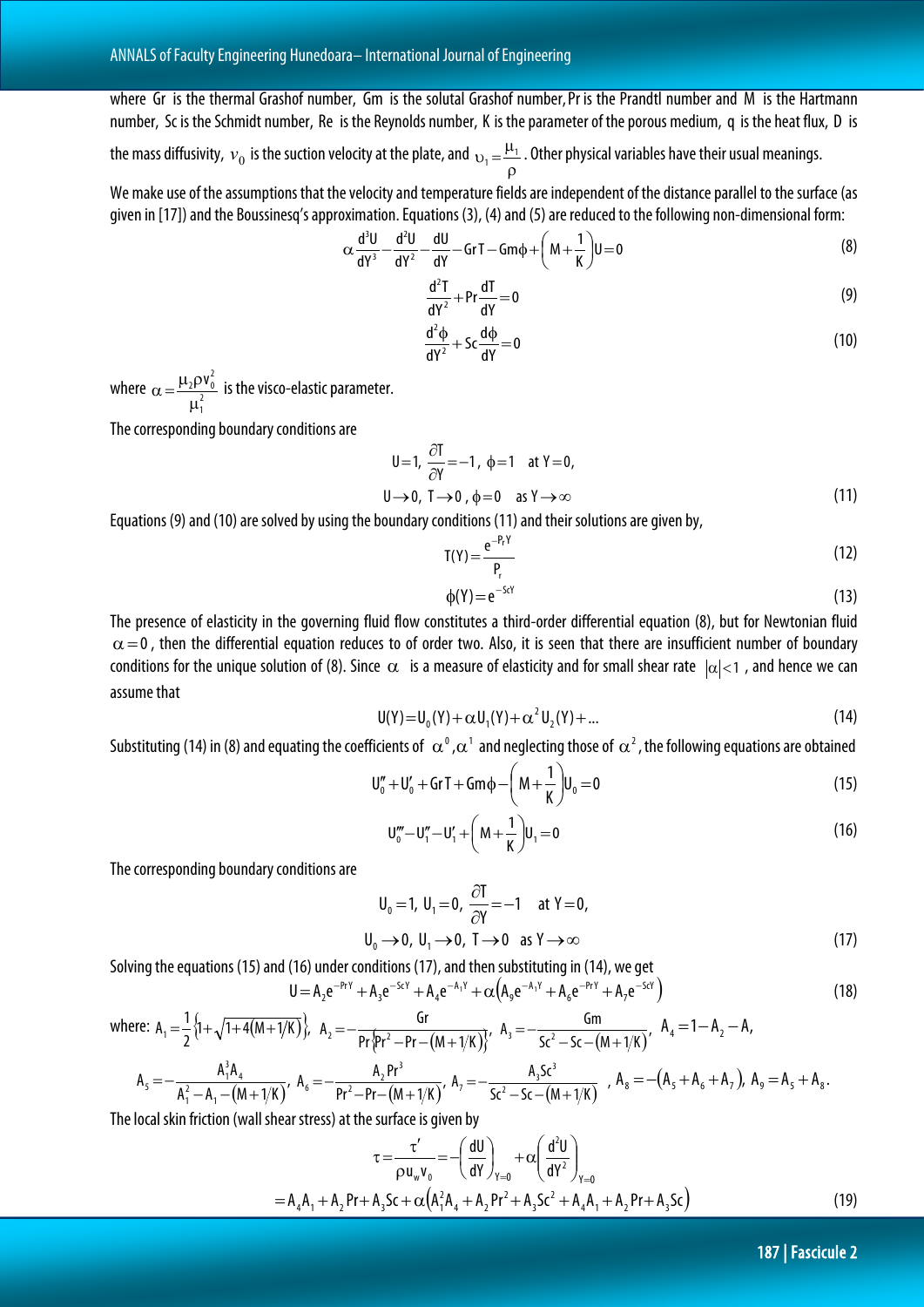#### 3. RESULTS AND DISCUSSION

The computed solutions for the velocity, temperature, concentration and skin friction are valid at some distance from the slot, even though suction is applied from the slot onward. Selected computations have been depicted graphically in all the figures. In this study, main emphasis is given on the effects of the visco-elastic parameter  $\alpha$  on the governing flow with the combination of the other flow parameters.



Figures 2-7 represent the velocity profiles U against Y under the effects of Hartmann numberM, visco-elastic parameter  $\alpha$ , porous parameter K, Schmidt number Sc, thermal Grashof number Gr and solutal Grashof number Gm respectively, with fixed values of Prantdl number (Pr = 3). From these figures, it is evident that the velocity field increases as K, Gr, Gm increase and decreases as  $|\alpha|$ , M increases. It indicates the fact that the fluid motion is retarded due to application of transverse magnetic field and the growth of magnitude of viscoelasticity of the fluid, whereas it is accelerated under the effects of porosity, thermal diffusion and mass diffusion.

Figures 8-10 represent the effects of the Hartmann number, porous parameter and solutal Grashof number on skin friction, respectively, for various values of the visco-elastic parameter  $\alpha/(\alpha = 0, -0.02, -0.04, -0.06, -0.08)$ .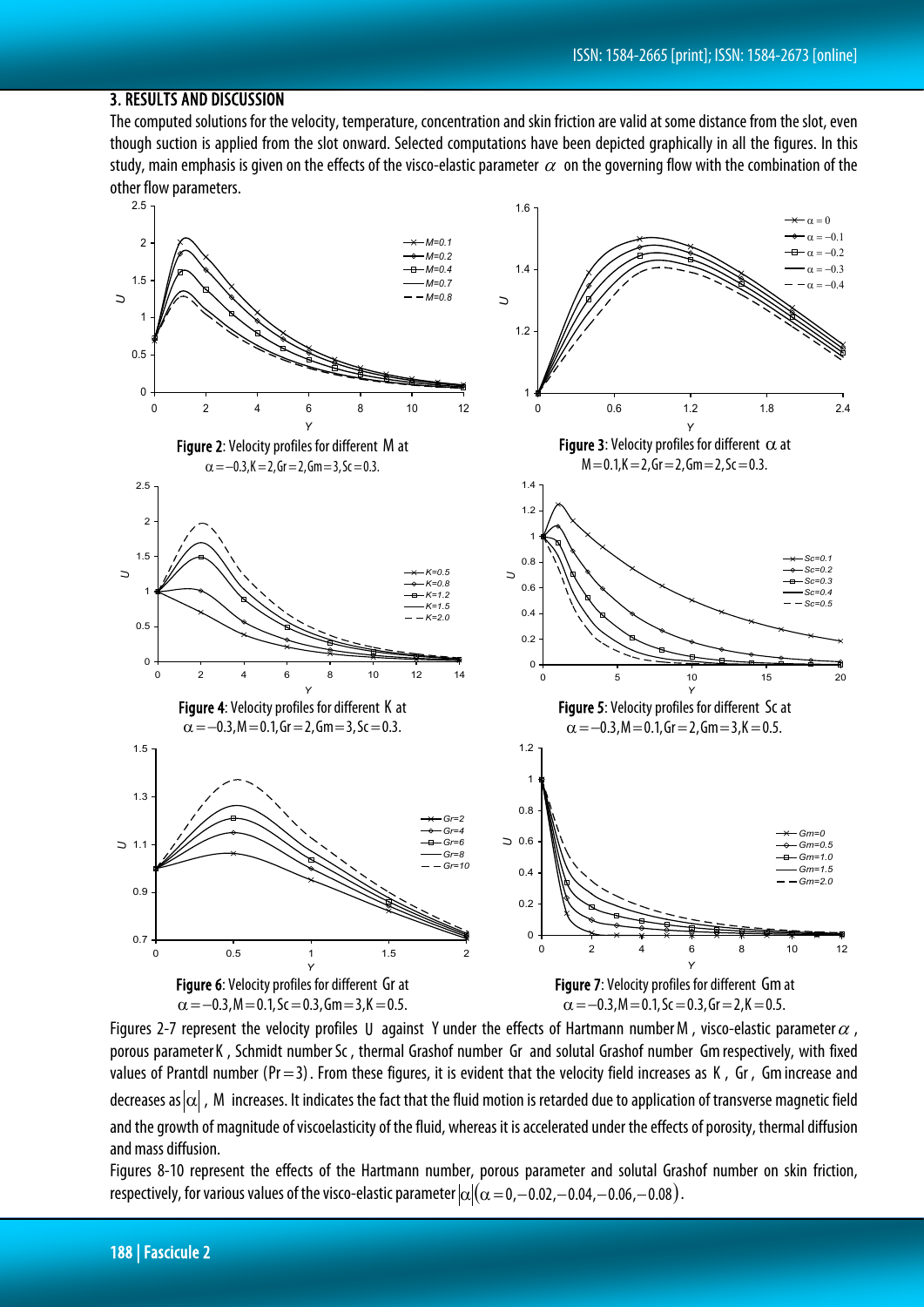Increasing the Hartmann number clearly enhances the skin friction, whereas increase in porosity parameter and solutal Grashof number reduces the skin friction for both Newtonian and visco-elastic fluid. There is a decrease in the skin friction values at the surface accompanying a rise in the absolute value of the visco-elastic parameter  $|\alpha|$  from Newtonian  $(\alpha=0)$  to visco-elastic fluid ( $|\alpha|\neq 0$ ) with increasing values of Hartmann number and solutal Grashof number, whereas it increase with the increasing values of porosity parameter.

The temperature field and the concentration field are not significantly affected by the visco-elastic parameter.

#### 4. CONCLUSION

An analytic solution of a visco-elastic fluid for hydromagnetic convection at a continuously moving vertical surface in porous medium with chemical reaction and uniform suction is obtained. The solutions are obtained in exponential functions. It was found that the velocity decreases with the increasing values of the Hartmann number, magnitude of the visco-elastic parameter, Schmidt number, whereas increases as porous parameter, thermal Grashof number, solutal Grashof number increase. Skin friction increases in the presence of a magnetic field as compared to its absence in both Newtonian and non-Newtonian cases. The presence of a porous medium and diffusion of mass decreases the skin friction for both Newtonian and visco-elastic fluid.

#### References

- [1.] Sakiadis, B. C.: Boundary layer behaviour on continuous solid surfaces: I. The boundary layer equations for twodimensional and axisymmetric flow, AIChE J., 7, 26-28, 1961.
- [2.] Vajravelu, K.: Hydromagnetic flow and heat transfer over a continuous, moving, porous, flat surface, Acta Mech., 64, 179-185, 1968.
- [3.] Vajravelu, K. : Hydromagnetic convection at a continuous moving surface, Acta Mech., 72, 223-232, 1988.
- [4.] Crane, L. J.: Flow past a stretching plate, ZAMP, 21, 645-647, 1970.
- [5.] Kumar, B. Rajesh; Raghuraman, D. R. S. and Muthucumaraswamy, R.: Hydromagnetic flow and heat transfer on a continuously moving vertical surface, Acta Mech., vol. 153(2002), pp. 249-253.
- [6.] Nield, D. and Bejan, A.: Convection in porous media, Springer, New York, 1999.
- [7.] Pop, I. and Ingham, D. B.: Convective heat transfer: mathematical and computational modelling of viscous fluids and porous media, Pergamon Press, Oxford, 2001.
- [8.] Kim, S. J. and Vafai, K.: Analysis of natural convection about a vertical plate embedded in porous medium, Int. J. Heat Mass Transfer, 32, 665-677, 1989.
- [9.] Harris, S. D.; Ingham, D. B. and Pop, I.: Free convection from a vertical plate in a porous medium subject to a sudden change in surface heat flux, Transport in porous media, 26, 207-226, 1997.
- [10.] Magyari, E. and Pop, I.; Keller, B.: Analytic solutions for unsteady free convection in porous media, J. Eng. Math., 48, 93-104, 2004.
- [11.] Chaudhary, R. C. and Jain, A.: Combined heat and mass transfer effects on MHD free convection flow past an oscillating plate embedded in porous medium, Rom. Journ. Phys., 52(5-7), 505-524, 2007.